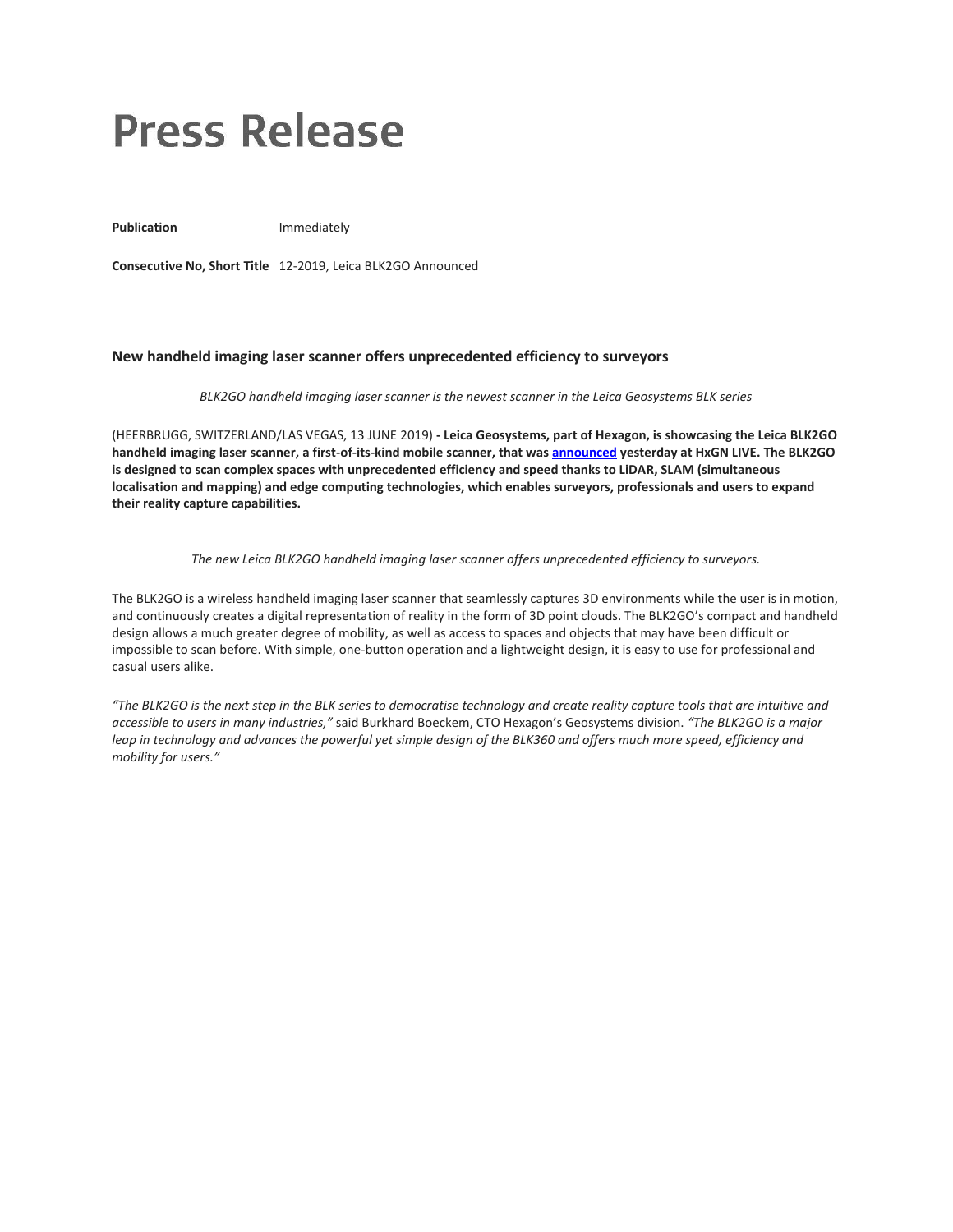## **Scanning in motion**

With the BLK2GO, surveying teams now have the option to use a hand-held mobile scanner in addition to the solutions they use today. Combining two-axis LiDAR with visual SLAM technologies, the BLK2GO has spatial awareness to know where it is and



where it has been in space and will accurately follow a user's trajectory while scanning. When used with the iOS app, users can get live feedback while scanning, check the device status, or do quick data inspection.

*"When we considered the current limitations of reality capture methods, we found an opportunity to deliver a new tool that would allow drastically new reality capture workflows to augment existing methods and tools,"* said Juergen Mayer, president of the Reality Capture Division at Leica Geosystems.*"There is simply no other reality capture device on the market that has the mobility of the BLK2GO, nor the ability to capture seamlessly while in motion. We anticipate that professionals and users worldwide will find innovative and exciting new applications in their reality capture projects with the BLK2GO."*

The BLK2GO is expected to be available in October 2019. For more information, please visit **[BLK2GO.com](https://u7061146.ct.sendgrid.net/wf/click?upn=G62jSYfZdO-2F12d8lSllQBxvZb-2BfLXFeG1P5eZQje95g-3D_na7mmnMYCPEQlNb6b5HYrd4XHWokFL-2B5i1wFm8tb14GVn1BQbb7nFld2JOX7L7oG7y5PThqFX6hY21u9wYtbiO3BFkEJcMQiKAJZ9By98nN-2BTI4auuXBeEpbgjTyAIZx3lBcyRDlxcw78yCMSAa6cvp64gRLHPrYE-2FTFeGv5kN-2BJMv7QrtWx50RjMVmpaYqM1odvmmxJeIKkBwQgNxqmHsyWXvrQX0LAdInzRx4-2BWt5U39VByU0wWCreMT9FoQUmZvq322PwrgZRpwaQ0hnepFmI9xEZPWjNt8gbINVKVrwuNjPh79BiciJIz0K-2Fbgon8taC9HgJ410DvZX-2BItmupllKyJMorXPxhMR70QtYFRQ-3D)** 

#### **Leica Geosystems – when it has to be right**

Revolutionising the world of measurement and survey for nearly 200 years, Leica Geosystems, part of Hexagon, creates complete solutions for professionals across the planet. Known for premium products and innovative solution development, professionals in a diverse mix of industries, such as aerospace and defence, safety and security, construction, and